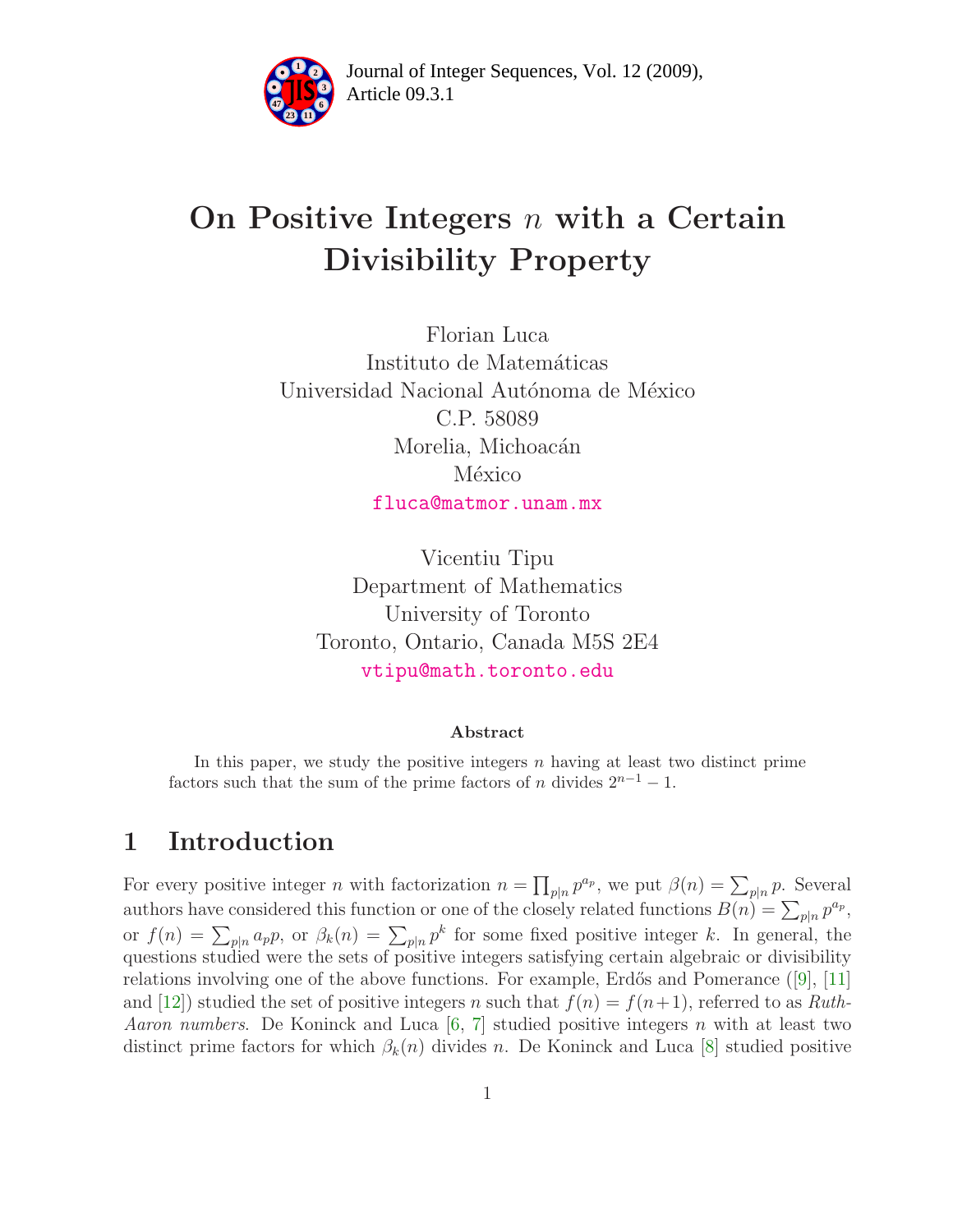integers n with at least two distinct prime factors such that  $B(n) = \beta(n)^2$ , while Banks and Luca [\[3\]](#page-9-3) studied positive integers n such that  $\beta(n) | 2^n - 1$ .

Here, we add to the literature on this topic and study positive integers  $n$  such that  $\beta(n) | 2^{n-1} - 1$ . Note that if  $n = p$  is an odd prime, then

$$
\beta(n) = p \mid 2^{p-1} - 1 = 2^{n-1} - 1.
$$

In particular, by the Prime Number Theorem, there are at least  $\pi(x) \sim x/\log x$  such positive integers n not exceeding x as  $x \to \infty$ . Hence, to make our problem more interesting, we look at the set

$$
\mathfrak{B} = \{ n \text{ is not a prime and } \beta(n) \mid 2^{n-1} - 1 \}.
$$

For any subset A of positive integers and a positive real number x we put  $\mathcal{A}(x) = \mathcal{A} \cap [1, x]$ . Our first result shows that the counting function  $\#\mathfrak{B}(x)$  is of a smaller order of magnitude then the counting function of the primes.

#### <span id="page-1-0"></span>**Theorem 1.** The estimate  $\#\mathfrak{B}(x) = o(x/\log x)$  holds as  $x \to \infty$ .

Thus, if a "random" number *n* satisfies  $\beta(n) | 2^{n-1} - 1$ , then it is likely to be a prime.

Observe that if  $n = p^k$  is a power of an odd prime (of exponent > 1), then  $n \in \mathcal{B}$ . Thus, again by the Prime Number Theorem,  $\#\mathfrak{B}(x) \geq \sum_{k\geq 2} \pi(x^{1/k}) \geq (2+o(1))x^{1/2}/\log x$  as  $x \to \infty$ . A quick computation with Mathematica revealed that  $\mathfrak{B}(10^6)$  has 3871 elements of which only 236 are prime powers. So, one would guess that the main contribution to  $\#\mathfrak{B}(x)$ should not come from prime powers for large  $x$ . Our next result shows that this is indeed so.

<span id="page-1-1"></span>**Theorem 2.** The estimate  $\mathfrak{B}(x) = x^{1+o(1)}$  holds as  $x \to \infty$ .

Our proofs of both Theorem [1](#page-1-0) and [2](#page-1-1) are effective in that in both cases specific functions bounding  $\#\mathfrak{B}(x)$  from above and from below and which have the indicated orders of magni-tude are provided. In fact, for Theorem [2,](#page-1-1) we show that there are at least  $x^{1+o(1)}$  squarefree numbers in  $\mathfrak{B}(x)$  as  $x \to \infty$ . We choose not to be too specific in the above statements in order not to complicate the exposition.

Throughout this paper, we use the Landau symbols O and o as well as the Vinogradov symbols  $\gg$  and  $\ll$  with the usual meanings. The constants implied by the symbols  $O$ ,  $\gg$ and  $\ll$  are absolute. We recall that  $U = O(V)$ ,  $U \ll V$  and  $V \gg U$  are all equivalent to the statement that  $|U| < cV$  holds with some positive constant c, while  $U = o(V)$  means that  $U/V \rightarrow 0$ . We write  $c_1, c_2, \ldots$  for positive constants which are labeled increasingly throughout the paper.

### 2 Proof of Theorem [1](#page-1-0)

In [\[3\]](#page-9-3), it was shown that the counting function of the set positive integers  $n \leq x$  such that  $\beta(n) | 2^n - 1$  is  $O(x \log \log x / \log x)$ . Here, we follow the basic approach of [\[3\]](#page-9-3), except that we bring in new arguments since we want an upper bound of a smaller order of magnitude than  $x/\log x$ . First, some notations. Given a positive integer n, we write  $P = P(n)$  for the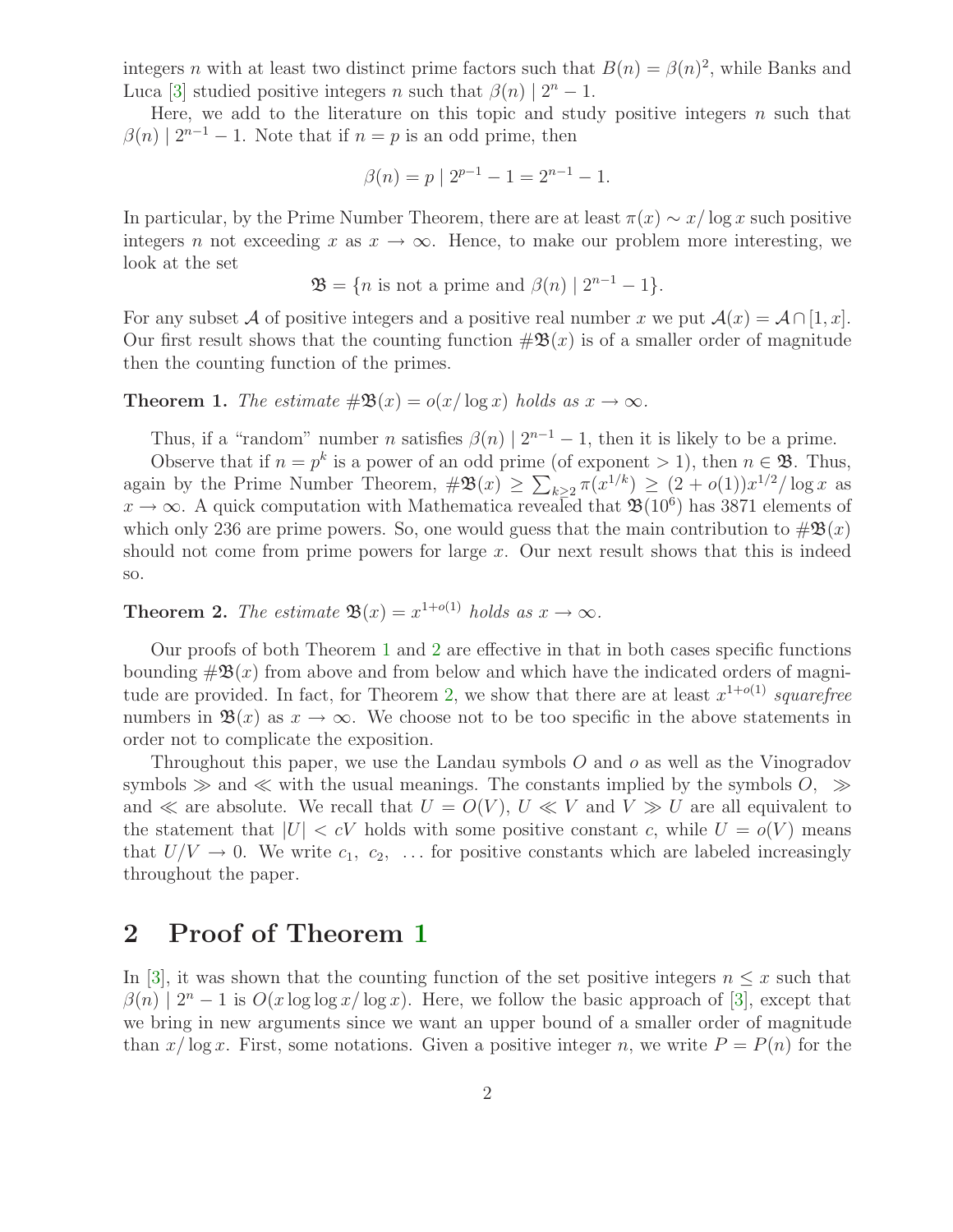largest prime factor of n and  $Q = Q(n)$  for the largest prime factor of  $\beta(n)$ . If n is odd, we write  $t(n)$  for the order of 2 modulo n; that is, the smallest positive integer k such that  $2^k \equiv 1 \pmod{n}$ . Finally, we write  $\omega(n)$  and  $\Omega(n)$  for the number of prime and prime power divisors of n (of exponent  $\geq$  1), respectively.

We let x be a large positive number. We let  $\alpha > \beta \geq \gamma$  be numbers in  $(0, 1)$ . Let y, z and  $\Omega$  be functions of x of growth

$$
y = \exp((\log x)^{\alpha + o(1)}), \quad z = \exp((\log x)^{\beta + o(1)}), \quad \Omega = (\log x)^{\gamma + o(1)}
$$

as  $x \to \infty$ . We shall make these functions more precise later. We split the set  $\mathfrak{B}(x)$  into six subsets as follows:

$$
\mathfrak{B}_1 = \{n \in \mathfrak{B}(x) : P \leq y\};
$$
\n
$$
\mathfrak{B}_2 = \{n \in \mathfrak{B}(x) \setminus \mathfrak{B}_1 : p^2 \mid n \text{ for some prime } p \geq y\};
$$
\n
$$
\mathfrak{B}_3 = \{n \in \mathfrak{B}(x) \setminus (\mathfrak{B}_1 \cup \mathfrak{B}_2) : \Omega(n) \geq \Omega\};
$$
\n
$$
\mathfrak{B}_4 = \{n \in \mathfrak{B}(x) \setminus (\cup_{j=1}^3 \mathfrak{B}_j) : Q \leq z\};
$$
\n
$$
\mathfrak{B}_5 = \{n \in \# \mathfrak{B}(x) \setminus (\cup_{j=1}^4 \mathfrak{B}_j) : t(Q) \geq Q^{1/3} \text{ and } \Omega(t(Q)) \leq \Omega\};
$$
\n
$$
\mathfrak{B}_6 = \mathfrak{B}(x) \setminus (\cup_{j=1}^5 \mathfrak{B}_j).
$$

We now bound the cardinalities of each of the sets  $\mathfrak{B}_i$  for  $i = 1, \ldots, 6$ .

**The set**  $\mathfrak{B}_1$ . Numbers in  $\mathfrak{B}_1$  are called *y-smooth*. Well-known results concerning the number of y-smooth numbers  $n \leq x$  (see [\[5\]](#page-9-4)) show that in our range the estimate

<span id="page-2-2"></span><span id="page-2-1"></span>
$$
\#\mathfrak{B}_1 = xu^{-u+o(u)}
$$

holds as  $u \to \infty$ , where  $u = \log x / \log y$  (=  $(\log x)^{1-\alpha + o(1)}$  as  $x \to \infty$ ). Thus,

$$
\#\mathfrak{B}_1 \le x \exp(-(1 + o(1))u \log u) \qquad \text{as } x \to \infty. \tag{1}
$$

The set  $\mathfrak{B}_2$ . If  $p \in [y, x^{1/2}]$  is a fixed prime, then there are  $\lfloor x/p^2 \rfloor \leq x/p^2$  positive integers  $n \leq x$  divisible by  $p^2$ . Summing up over all the possible values for p, we get that

$$
\#\mathfrak{B}_2 \le \sum_{y \le p \le x^{1/2}} \frac{x}{p^2} \le x \sum_{y \le m} \frac{1}{m^2} \le x \int_{y-1}^{\infty} \frac{dt}{t} \ll \frac{x}{y}.
$$
 (2)

The set  $\mathfrak{B}_3$ . Lemma 13 in [\[10\]](#page-10-3) shows that uniformly for all integers  $k \geq 1$  we have

<span id="page-2-0"></span>
$$
\sum_{\substack{n \le x \\ \Omega(n) \ge k}} 1 \ll \frac{kx \log x}{2^k}.
$$
\n(3)

Applying this with  $k = |\Omega|$ , we get that

<span id="page-2-3"></span>
$$
\#\mathfrak{B}_3 \le x \exp\left(-(\log 2 + o(1))\Omega\right) \qquad \text{as } x \to \infty. \tag{4}
$$

From now on until the end of the argument, we consider  $n \in \mathfrak{B}(x) \setminus (\cup_{j=1}^3 \mathfrak{B}_j)$ . Write  $n = Pm$  and observe that  $P(m) < P$  and that  $y \le P \le x/m$ . Thus,  $m \le x/y$ . Note also that  $m \geq 2$  since *n* is not prime.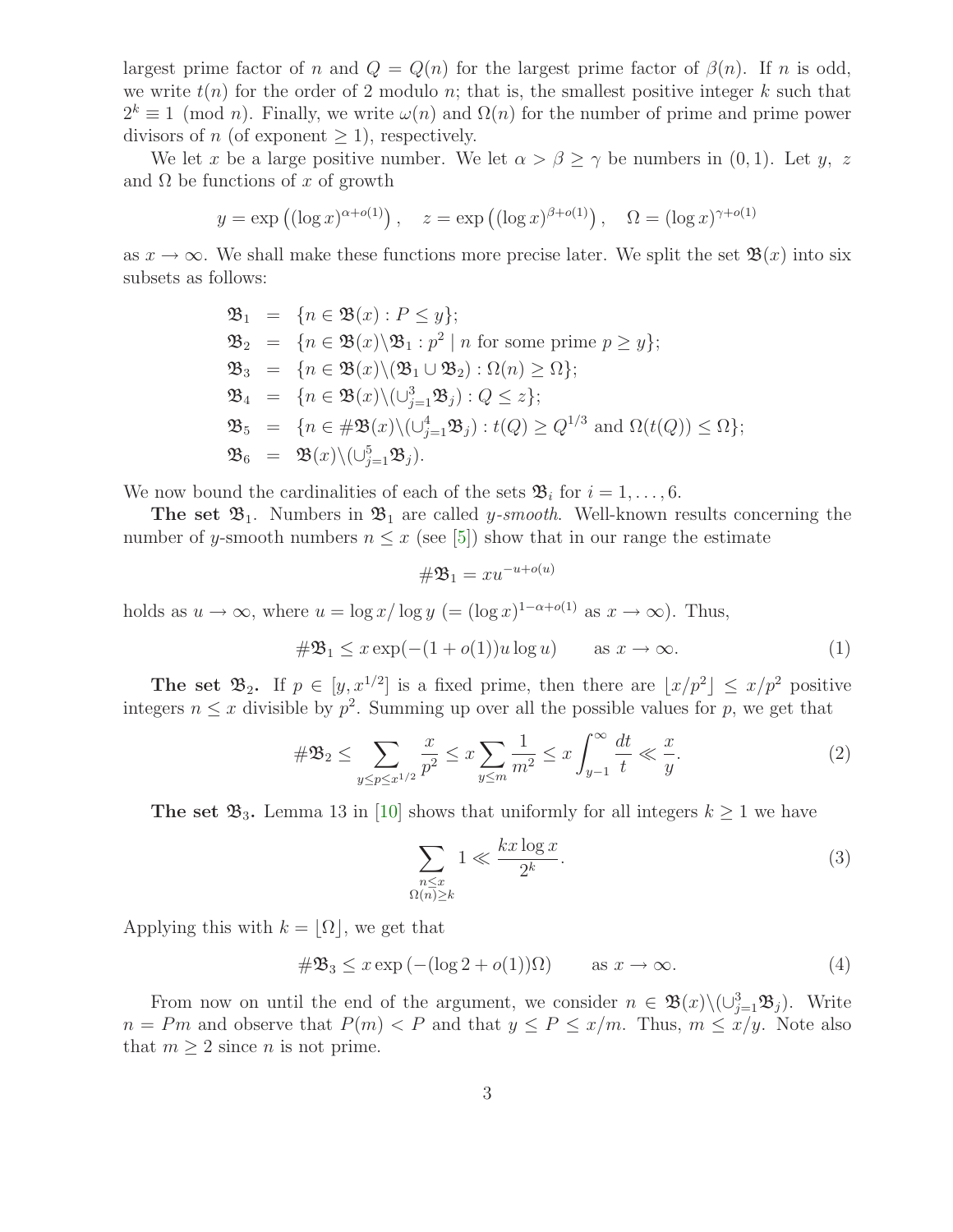**The set**  $\mathfrak{B}_4$ **.** Let us fix a positive integer  $m \leq x/y$ . Note that  $\beta(n) = P + \beta(m)$  $P\Omega(n) < x\Omega/m$  and that if m is fixed and  $\beta(n)$  is known, then  $P = \beta(n) - \beta(m)$  is determined uniquely; thus, n is also determined uniquely. Since  $n \in \mathfrak{B}_4$ , it follows that  $\beta(n) \leq x\Omega/m$  is a z-smooth number. As in the argument for  $\mathfrak{B}_1$ , it follows from the results from [\[5\]](#page-9-4) that for a fixed  $m$ , the number of possibilities for  $n$  is

$$
\leq \frac{x\Omega}{m} v_m^{-v_m+o(v_m)},
$$

as  $v_m \to \infty$ , where  $v_m = \log(x\Omega/m)/\log z$ . Since  $x/m \geq y$ , we get that  $v_m \geq v = \log y/\log z$  $(=(\log x)^{\alpha-\beta+o(1)}$  as  $x\to\infty$ ). Thus, for large x, it follows that uniformly in  $m\leq x/y$ , the number of possibilities for  $n \in \mathfrak{B}_4$  is

$$
\leq \frac{x}{m} \exp(-(1 + o(1))v \log v)
$$

as  $x \to \infty$ . Summing up now over all the possible values for  $m \leq x/y$ , we get that

<span id="page-3-1"></span>
$$
\#\mathfrak{B}_4 \leq x \exp(-(1 + o(1))v \log v) \sum_{2 \leq m \leq x/y} \frac{1}{m}
$$
  
 
$$
\leq x(\log x) \exp(-(1 + o(1))v \log v)
$$

as  $x \to \infty$ , which implies that

$$
\#\mathfrak{B}_4 \le x \exp(-(1 + o(1))v \log v) \tag{5}
$$

as  $x \to \infty$ .

<span id="page-3-0"></span>**The set**  $\mathfrak{B}_5$ **.** This is by far the most interesting set. We fix again  $m \leq x/y$ . Since  $Q | \beta(n)$ , we have that  $P \equiv -\beta(m) \pmod{Q}$ . Further, since  $Q | \beta(n) | 2^{n-1} - 1$ , we get that  $n-1 \equiv 0 \pmod{t(Q)}$ , so  $Pm \equiv 1 \pmod{t(Q)}$ . By the Chinese Remainder Theorem (note that  $t(Q) | Q-1$ , so  $t(Q)$  and Q are coprime), it follows that P is uniquely determined modulo  $Qt(Q)$ . The number of such possibilities for  $P \leq x/m$  (without even accounting for the fact that  $P$  is prime) is

$$
\leq 1 + \frac{x}{mQt(Q)}.\tag{6}
$$

We now distinguish several cases according to the size of  $Qt(Q)$  versus  $x/m$ . We also write  $d = t(Q)$ . Note that  $d = t(Q) \ge Q^{1/3} > z^{1/3}$ .

**Case 1.**  $Qt(Q) \leq x/m$ . Let us write  $\mathfrak{B}_{5,1}$  for the subset of  $\mathfrak{B}_5$  formed by such numbers n. In this instance, the second term in equation [\(6\)](#page-3-0) dominates and the number of possibilities for  $P$  when  $m$  and  $Q$  are fixed is

$$
\leq \frac{2x}{mQt(Q)}.
$$

Fix  $d = t(Q)$  and sum up the above bound over all primes Q such that  $t(Q) = d$ . Since  $Q \equiv 1 \pmod{d}$ , it follows that  $Q = 1 + d\ell$  for some positive integer  $\ell \leq x\Omega/(md) < x\Omega$  (the case  $\ell = 0$  is not accepted since  $Q = 1$  is not prime). Thus, the number of possibilities for  $n \in \mathfrak{B}_{5,1}$  when m and d are fixed does not exceed

$$
\frac{2x}{md} \sum_{1 \le \ell < x \Omega} \frac{1}{1 + d\ell} < \frac{2x}{md^2} \sum_{1 \le \ell < x \Omega} \frac{1}{\ell} \ll \frac{x \log x}{md^2}.
$$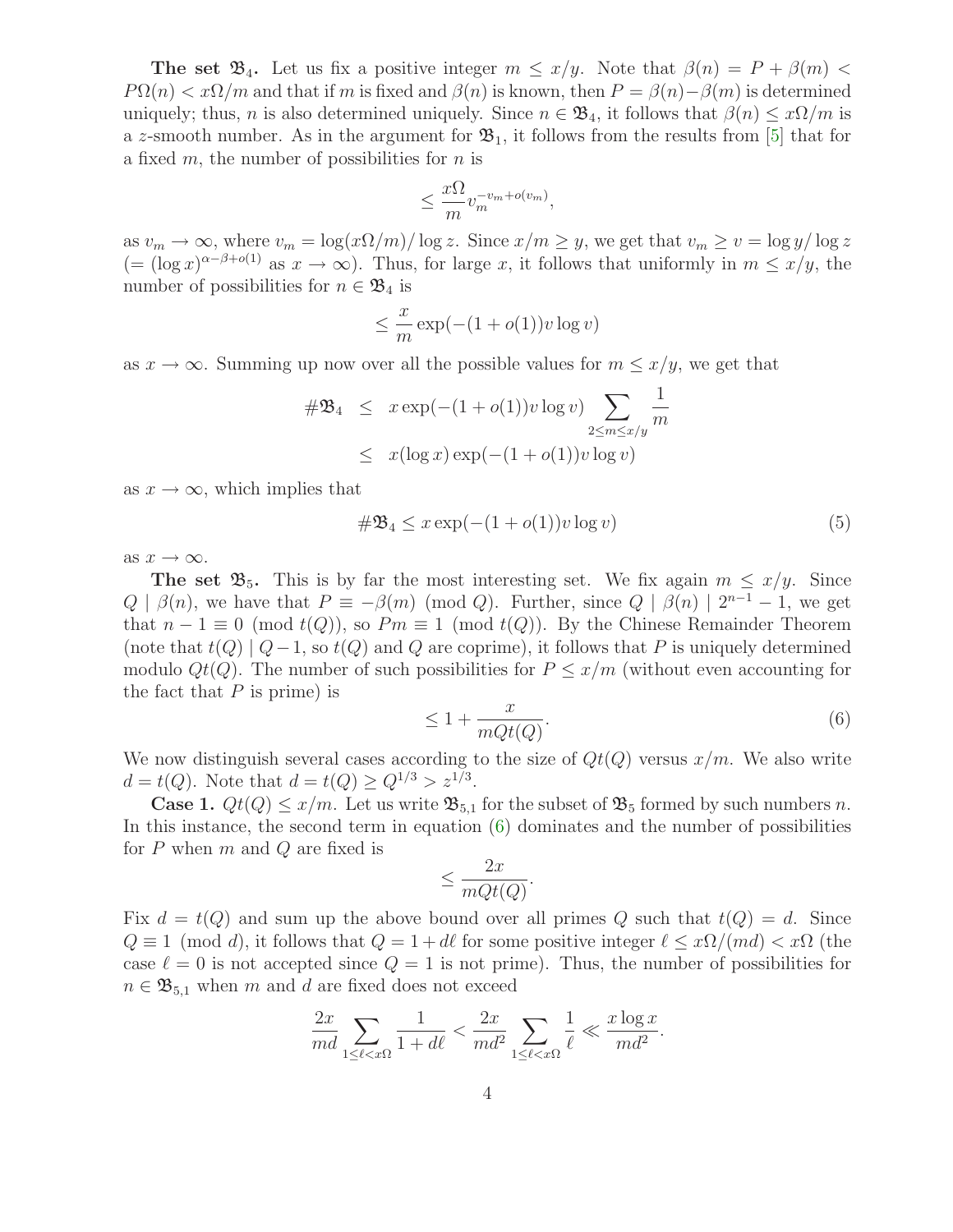<span id="page-4-1"></span>Summing up the above bound over all  $m \leq x/y$  and  $d \geq z^{1/3}$ , we get that

$$
\#\mathfrak{B}_{5,1} \ll x \log x \sum_{m \le x/y} \frac{1}{m} \sum_{z^{1/3} \le d \le x\Omega} \frac{1}{d^2}
$$
  

$$
\ll x (\log x)^2 \int_{z^{1/3}}^{\infty} \frac{dt}{t^2} \ll \frac{x (\log x)^2}{z^{1/3}}.
$$
 (7)

**Case 2.**  $Qt(Q) > x/m$ . We write  $\mathfrak{B}_{5,2}$  for the subset of  $\mathfrak{B}_5$  consisting of these numbers. We write also  $\beta(n) = P + \beta(m) = Q\delta$ , where  $1 \leq \delta < x\Omega/m$  is some positive integer. Since  $P \leq x/m$  is uniquely determined modulo  $Qt(Q) > x/m$ , it follows that P (hence, n) is uniquely determined by Q. We now fix both m and  $\delta$  and observe that  $Q \leq x\Omega/(m\delta)$ . Note also that

$$
P = \beta(n) - \beta(m) = Q\delta - \beta(m) \equiv \delta - \beta(m) \pmod{d}.
$$

Since also  $Pm \equiv 1 \pmod{d}$ , we get that d divides  $m(\beta(m) - \delta) + 1$ . This last number is not zero since  $m \geq 2$  (if it were zero, then  $m(\delta - \beta(m)) = 1$ , which is impossible for  $m \geq 2$ ). Since  $\delta \geq 1$ , the size of this number is

$$
|m(\beta(m) - \delta) + 1| < \max\{m\delta, mP(m)\Omega(m)\} < \max\{xm\Omega, m^2\Omega\} < \max\{2\Omega, m^2\Omega\} < \frac{x^2\Omega}{y} < x^2
$$

for large values of  $x$ . Thus,

$$
\Omega(|m(\beta(m)-\delta)+1|) < \frac{\log(x^2)}{\log 2} < 3\log x.
$$

<span id="page-4-0"></span>Since d is a divisor of the fixed integer  $m(\beta(m) - \delta) + 1$  having  $\Omega(d) < \Omega$ , it follows that d can be chosen in at most

$$
(3\log x)^{\Omega} < \exp\left((\log\log x + \log 3)\Omega\right) \tag{8}
$$

ways for large values of x. Now  $Q \leq x\Omega/(m\delta)$  is a prime with  $Q \equiv 1 \pmod{d}$ , so the number of possibilities for  $Q$  (hence, for  $P$ ) is

$$
\leq \frac{x\Omega}{m\delta d}.
$$

Keeping m and  $\delta$  fixed and summing up over all the possible values of d (the number of which is indicated by upper bound [\(8\)](#page-4-0)) we conclude that once m and  $\delta$  are fixed, then Q (hence,  $P$ ; so also  $n$ ) can be fixed in at most

$$
\frac{x\Omega\exp((\log\log x + \log 3)\Omega)}{z^{1/3}m\delta}
$$

<span id="page-4-2"></span>ways. Summing up over all the possibilities for  $\delta < x\Omega$  and  $m \leq x/y$ , we get that

$$
\#\mathfrak{B}_{5,2} \leq \frac{x}{z^{1/3}} \exp\left((\log\log x + \log 3)\Omega\right) \sum_{m \leq x/y} \frac{1}{m} \sum_{\delta \leq x\Omega} \frac{1}{\delta}
$$
  

$$
\ll \frac{x}{z^{1/3}} (\log x)^2 \exp\left((\log\log x + \log 3)\Omega\right) \tag{9}
$$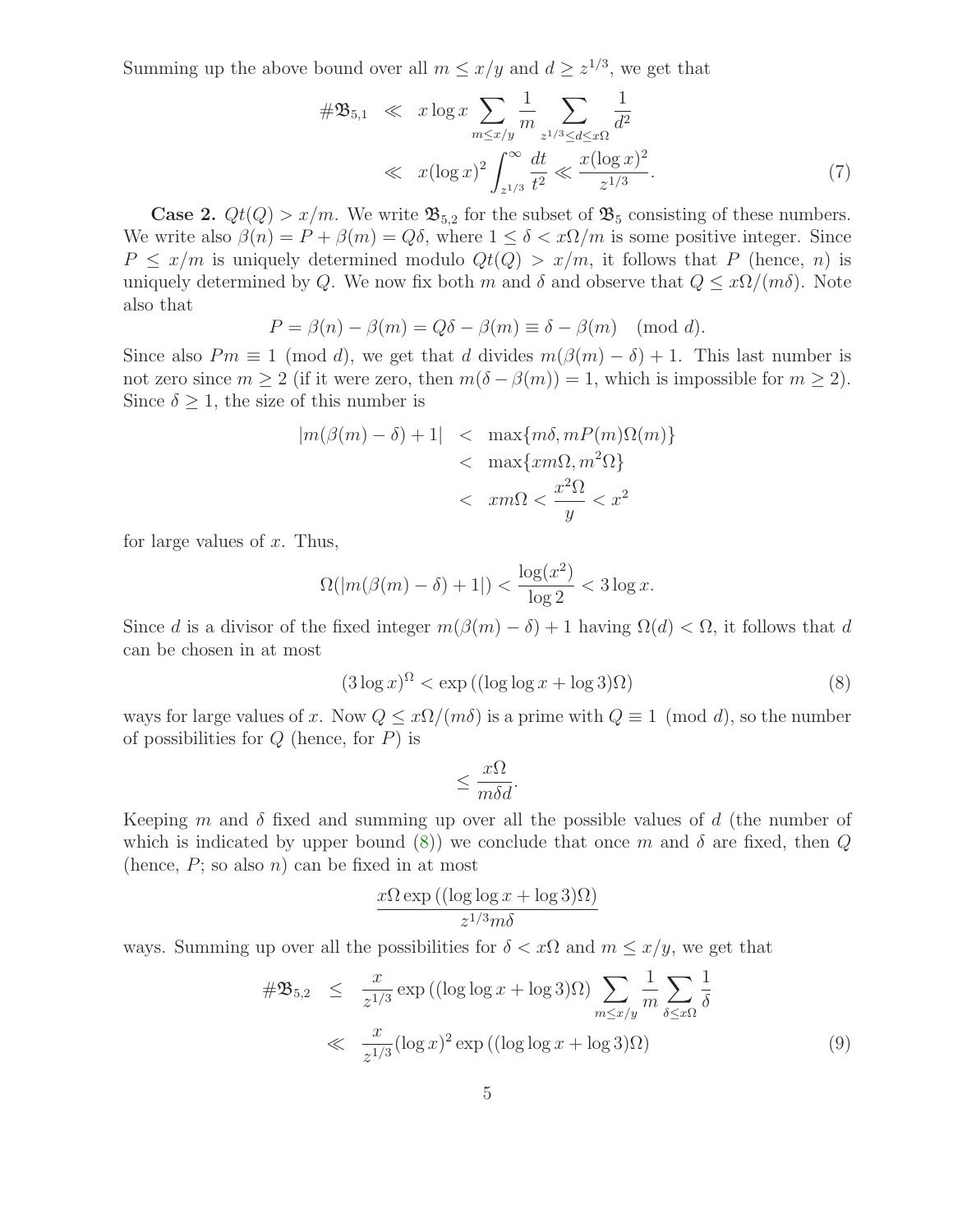<span id="page-5-3"></span>as  $x \to \infty$ . Comparing estimates [\(7\)](#page-4-1) and [\(9\)](#page-4-2), we conclude that for large x we have

$$
\#\mathfrak{B}_5 \leq \#\mathfrak{B}_{5,1} + \#\mathfrak{B}_{5,2}
$$
  

$$
< x \exp\left(-\frac{\log z}{3} + (\log \log x + \log 3)\Omega + O(\log \log x)\right)
$$
 (10)

as  $x \to \infty$ .

The set  $\mathfrak{B}_6$ . Suppose that  $n \in \mathfrak{B}_6$ . Then either  $t(Q) < Q^{1/3}$ , or  $\Omega(d) > \Omega$ . Let  $\mathfrak{B}_{6,1}$ and  $\mathfrak{B}_{6,2}$  be the subsets of  $\mathfrak{B}_6$  such that the first and second inequality holds, respectively.

We first deal with  $\mathfrak{B}_{6,1}$ . Let Q be the set of primes such that  $t(Q) < Q^{1/3}$ , and let  $\mathcal{Q}(t) = \mathcal{Q} \cap [1, t]$ . The first few elements of the set  $\mathcal{Q}$  are {8191, 43691, 65537, ...}. We first show that Q is sparse. Let t be large and let  $k = #Q(t)$ . Let  $8191 = q_1 < \cdots < q_k$  be all the numbers in  $\mathcal{Q}(t)$ . Then

$$
8191^{k} < \prod_{i=1}^{k} q_i \mid \prod_{j \le t^{1/3}} (2^j - 1) < 2^{\sum_{j \le t^{1/3}} j} < 2^{t^{1/3} (t^{1/3} + 1)/2},
$$

which leads easily to the conclusion that the inequality  $k < 0.04t^{2/3}$  holds for large values of t. By partial summation, we conclude that uniformly in  $s \leq t$ , we have

$$
\sum_{\substack{s \le q \le t \\ q \in \mathcal{Q}}} \frac{1}{q} = \int_s^t \frac{d \# \mathcal{Q}(u)}{u} = \frac{\# \mathcal{Q}(u)}{u} \Big|_{u=s}^{u=t} + \int_s^t \frac{\# \mathcal{Q}(u)}{u^2} du \ll \frac{1}{s^{1/3}}.
$$
(11)

Returning to our problem, let  $n \in \mathfrak{B}_{6,1}$ . To count such n, write again  $n = Pm$  and  $\beta(n) = Q\delta$ and assume that  $m \le x/y$  and  $Q \in [z, x\Omega]$  are fixed. Then  $\delta$  can be chosen in at most

<span id="page-5-0"></span>
$$
\frac{x\Omega}{mQ}
$$

ways. Note that  $Q \in \mathcal{Q}$ . Summing up the above bound over  $m \leq x/y$  and  $Q \in \mathcal{Q} \cap [z, x\Omega]$ , we get that

<span id="page-5-2"></span>
$$
\#\mathfrak{B}_{6,1} \ll x\Omega \sum_{m \le x/y} \frac{1}{m} \sum_{\substack{z \le Q \le x\Omega \\ Q \in \mathcal{Q}}} \frac{1}{Q}
$$

$$
\ll \frac{x(\log x)\Omega}{z^{1/3}} = \frac{x}{z^{1/3+o(1)}}
$$
(12)

as  $x \to \infty$ , where in the above estimate we used the upper bound [\(11\)](#page-5-0) with  $s = z$  and  $t = x\Omega$ .

<span id="page-5-1"></span>We now deal with  $\mathfrak{B}_{6,2}$ . Note that for such numbers,  $Q-1$  is a multiple of d, so  $\Omega(Q-1) \geq \Omega(d) > \Omega$ . Fix m and  $Q < x\Omega$ . Then  $\delta$  (hence, P; so, n) can be fixed in at most

$$
\frac{x\Omega}{Q} < \frac{x\Omega}{Q-1} \tag{13}
$$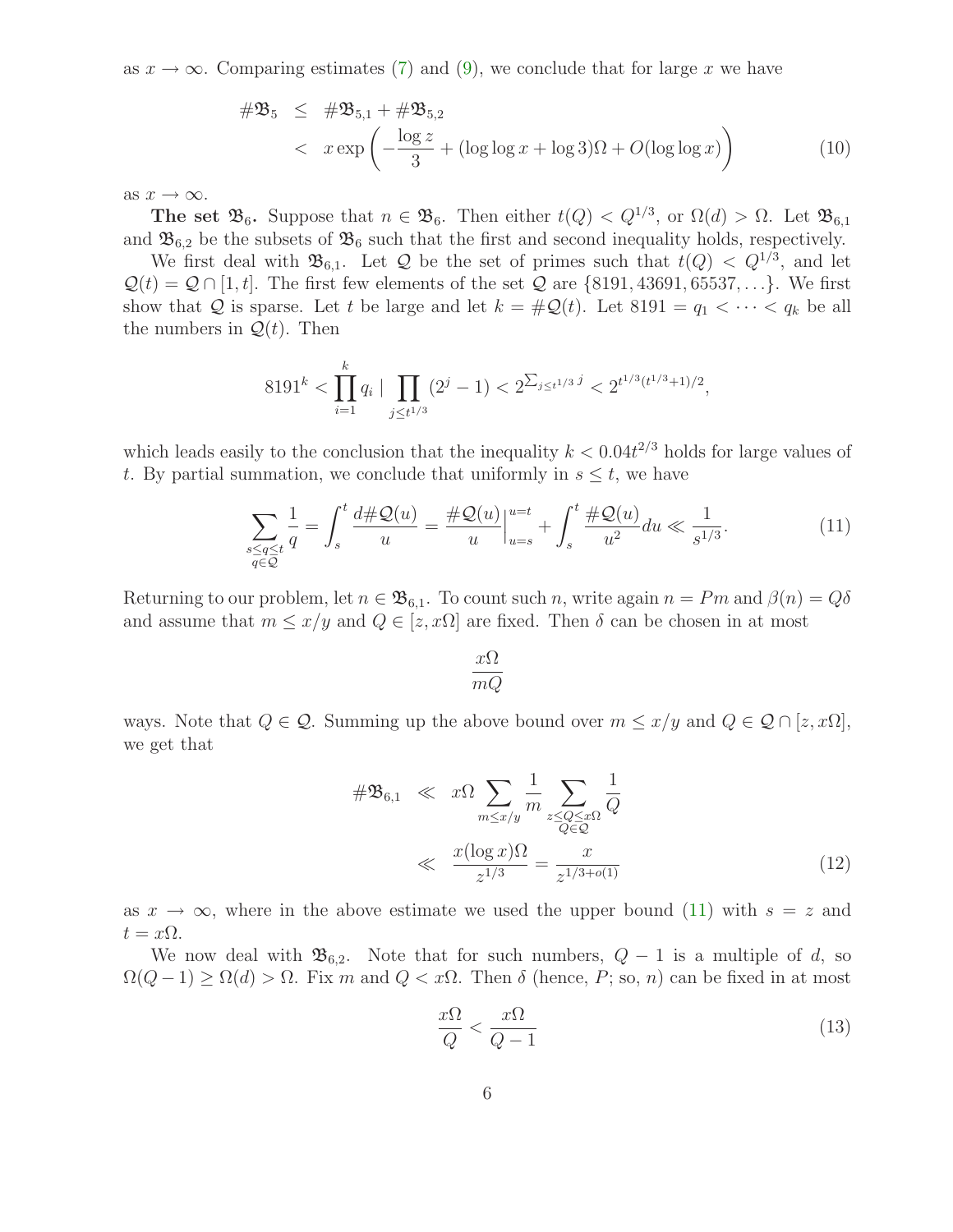<span id="page-6-0"></span>ways. It follows easily by partial summation from formula [\(3\)](#page-2-0) that uniformly in  $k \geq 1$  and t, we have  $\sqrt{2}$ 

$$
\sum_{\substack{n \le t \\ \Omega(n) \ge k}} \frac{1}{n} \ll \frac{k(\log t)^2}{2^k}.
$$
\n(14)

Summing up bounds [\(13\)](#page-5-1) over all primes Q with  $\Omega(Q-1) > \Omega$  and using bound [\(14\)](#page-6-0) for  $t = x\Omega$  and  $k = |\Omega|$ , we get that

<span id="page-6-1"></span>
$$
\#\mathfrak{B}_{6,2} \ll \frac{x(\log x)^2 \Omega^2}{2^{\Omega}} = x \exp(-(\log 2 + o(1))\Omega) \tag{15}
$$

as  $x \to \infty$ . From estimates [\(12\)](#page-5-2) and [\(15\)](#page-6-1), we get

<span id="page-6-2"></span>
$$
\#\mathfrak{B}_6 \le \frac{x}{z^{1/3 + o(1)}} + \frac{x}{\exp((\log 2 + o(1))\Omega)}\tag{16}
$$

as  $x \to \infty$ .

Comparing bounds  $(1)$ ,  $(2)$ ,  $(4)$ ,  $(5)$ ,  $(10)$  and  $(16)$ , we see that the optimal bounds are obtained when the parameters y, z and  $\Omega$  are chosen such that

$$
\Omega \log 2 = \frac{\log z}{3} - (\log \log x + \log 3)\Omega = v \log v = u \log u.
$$

This gives

$$
\log y = (c_1 + o(1))(\log x)^{2/3}(\log \log x)^{2/3},
$$
  
\n
$$
\log z = (c_2 + o(1))(\log x)^{1/3}(\log \log x)^{4/3},
$$
  
\n
$$
\Omega = (c_3 + o(1))(\log x)^{1/3}(\log \log x)^{1/3}
$$

<span id="page-6-3"></span>as  $x \to \infty$ , where  $c_1 = (\log 2)^{-1/3}$ ,  $c_2 = (\log 2)^{-2/3}$ ,  $c_3 = c_2/3$ . Note that this agrees with the conventions we made at the beginning on y, z,  $\Omega$  with  $\alpha = 2/3$ ,  $\beta = \gamma = 1/3$ . Therefore we have just shown that

$$
\# \mathfrak{B}(x) \le x \exp \left( - (c_4 + o(1)) (\log x \log \log x)^{1/3} \right) \tag{17}
$$

as  $x \to \infty$ , where  $c_4 = (\log 2)^{1/3}/3$ . This finishes the proof of Theorem [1.](#page-1-0)

Remark. Notice that as a byproduct of our effort we conclude immediately, by partial summation, that

$$
\sum_{n\in\mathfrak{B}}\frac{1}{n}<\infty.
$$

#### 3 Proof of Theorem [2](#page-1-1)

We let p be a large prime and put  $M = 2^p - 1$ . Let k be a positive integer such that  $k = o(p)$ holds as  $p \to \infty$ . Choose positive integers  $a \geq 3$  and b even such that  $a + b = k$  and  $a - b = 1$ . Clearly,  $a = (k + 1)/2$  and  $b = (k - 1)/2$ , and in order for a and b to be integers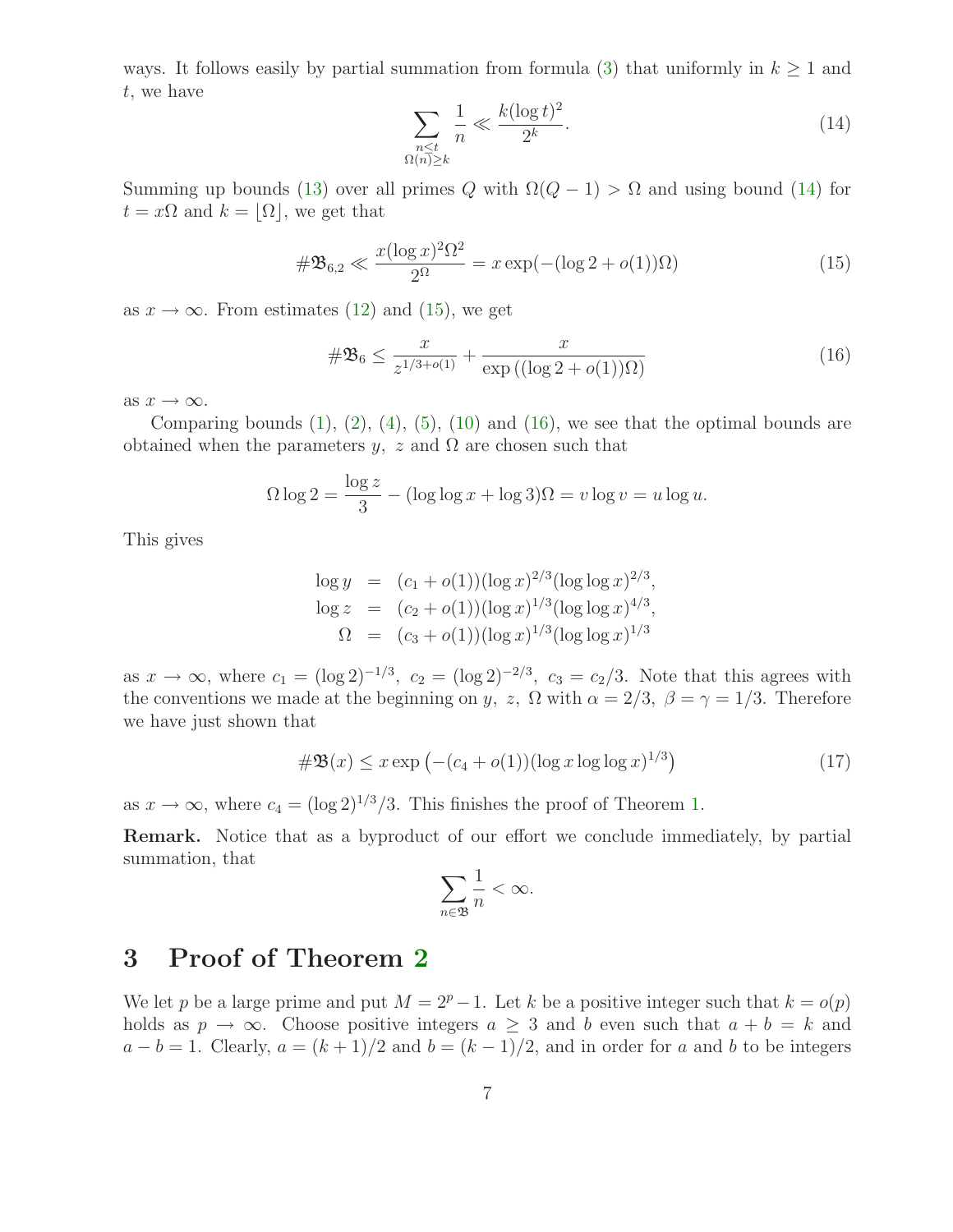with b even we must have  $k \equiv 1 \pmod{4}$ . From now on, we work under this assumption. Let  $\mathcal{I} = \lfloor M/(2p^2), M/p^2 \rfloor$ . We choose  $a-3$  distinct primes in  $\mathcal{I}$  which are 1 modulo p and b distinct primes in  $\mathcal I$  which are  $-1$  modulo p. By the Siegel-Walfisz Theorem (note that that the inequality  $p < 2 \log(M/(2p^2))$  holds for large enough values of p so we may apply the Siegel-Walfisz Theorem to estimate the number of primes congruent to either 1 or −1 modulo  $p$  in  $\mathcal{I}$ ), it follows that the inequality

$$
U_{\eta} = \pi(M/p^2; p, \eta) - \pi(M/(2p^2); p, \eta) \ge \frac{M}{3p^3 \log M} \quad \text{for } \eta \in \{\pm 1\}
$$

<span id="page-7-1"></span>holds for large values of p. Recall that  $\pi(x; v, u)$  means the number of primes  $p \leq x$  congruent to u modulo v. The number of choices of pairs of primes as above is

$$
= \begin{pmatrix} U_1 \\ a-3 \end{pmatrix} \begin{pmatrix} U_{-1} \\ b \end{pmatrix} \ge \left(\frac{U_1}{a-3}\right)^{a-3} \left(\frac{U_1}{b}\right)^b
$$
  
\n
$$
\ge \left(\frac{U_1}{a}\right)^{a-3} \left(\frac{U_{-1}}{b}\right)^b \left(1 + O\left(\frac{kp^3}{M}\right)\right)^k
$$
  
\n
$$
\gg \frac{M^{k-3}}{(3(\log 2)kp^4)^{k-3}} \gg \frac{M^{k-3}}{p^{5k-15}}
$$
 (18)

since  $3(\log 2)k < p$  for large p. Here, we also used the fact that  $\log M < p(\log 2)$ . Let  $p_1 < \cdots < p_{a-3}$  and  $q_1 < \cdots < q_b$  be such primes. Put

$$
N = p_1 + \dots + p_{a-3} + q_1 + \dots + q_b < (a-3+b)\frac{M}{p^2} < \frac{kM}{p^2} < \frac{M}{p}
$$

for large values of p. Note also that since  $a + b = k - 3$  is even and all the above primes are odd (because  $M/(2p^2) > 2$  for large values of p), it follows that N is even. Furthermore,  $N \equiv a - 3 - b \pmod{p} \equiv -2 \pmod{p}$ . Thus,  $M - N > M - M/p$  is a large odd number which is congruent to

$$
2p - 1 - N \equiv 2 - 1 - (-2) \equiv 3 \pmod{p}.
$$

By a Theorem of Ayoub [\[1\]](#page-9-5) (see also [\[4\]](#page-9-6)), it follows that for large p the number  $M - N$  can be written as

$$
M - N = r_1 + r_2 + r_3,
$$

<span id="page-7-0"></span>where  $r_1 < r_2 < r_3$  are distinct primes all congruent to 1 modulo p. Moreover, the number of such representations is

$$
\sim \frac{pC_{M-N}M^2}{6((p-1)^3+1)(\log M)^3}(1+o(1))\tag{19}
$$

as  $p \to \infty$ , where

$$
C_{M-N} = \prod_{\ell \mid M-N} \left(1 - \frac{\ell}{(\ell-1)^3 + 1}\right) \prod_{\ell > 2} \left(1 + \frac{1}{(\ell-1)^3}\right).
$$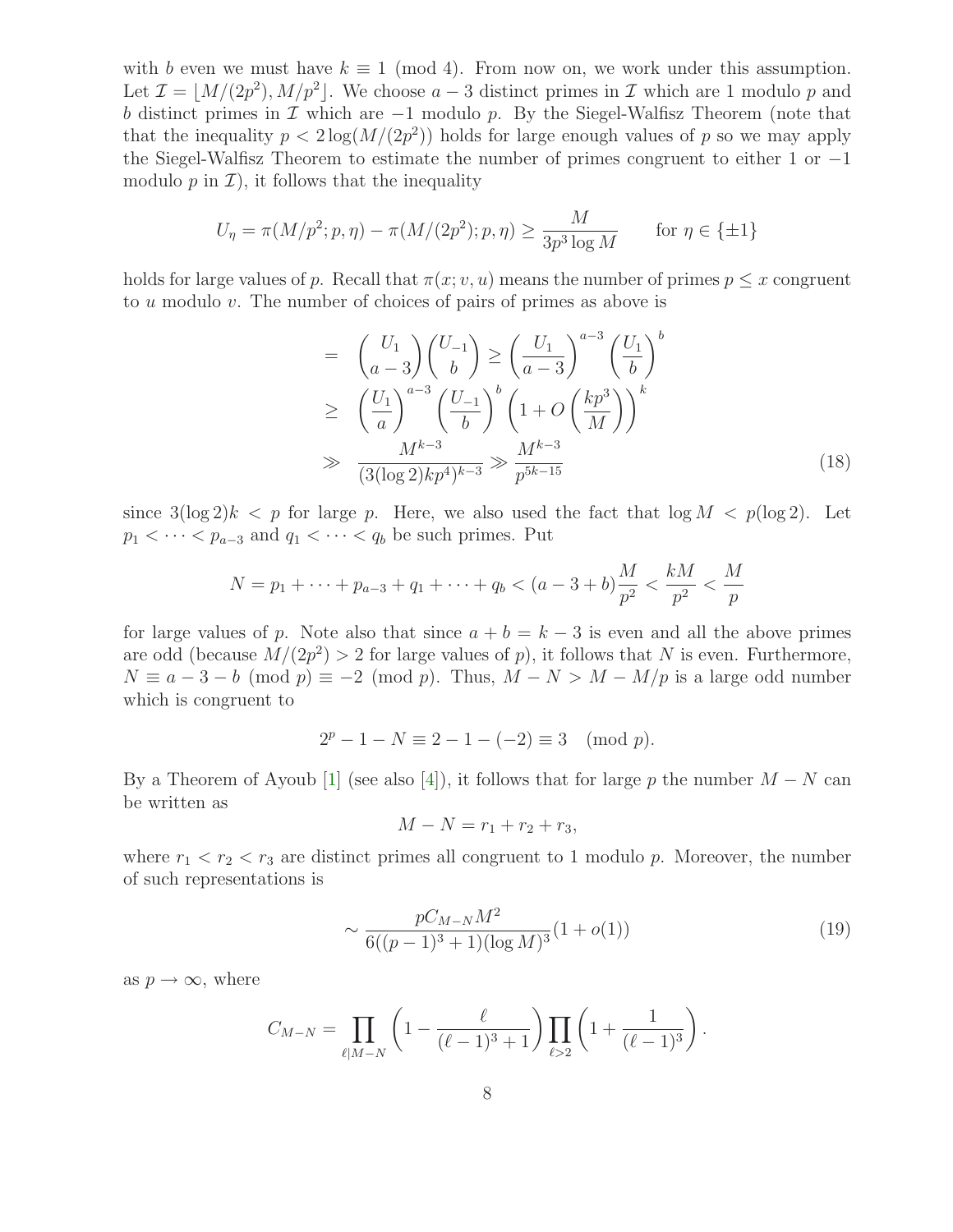Observe that  $C_{M-N} \gg 1$ . In what follows, we will see that at least half of the above representations will have  $r_1 > M/p^2$ . Indeed, assume that this is not so. Then  $r_1 \le M/p^2$  is a prime congruent to 1 modulo p and  $r_2 \leq M$  is a prime congruent to 1 modulo p, and once  $r_1$  and  $r_2$  are chosen then  $r_3$  is fixed by the equation  $r_3 = M - N - r_1 - r_2$ . The number of such pairs  $(r_1, r_2)$  is

<span id="page-8-0"></span>
$$
\leq \pi(M/p^2; p, 1)\pi(M; p, 1) \ll \frac{M^2}{p^4(\log M)^2} \ll \frac{M^2}{p^3(\log M)^3}
$$

and the above upper bound is of a smaller order of magnitude then the function appearing at  $(19)$ . Thus, for large p, there are

$$
\gg \frac{M^2}{p^2(\log M)^3} \gg \frac{M^2}{p^5} \tag{20}
$$

such representations where  $r_1 > M/p^2$ . From now on we work with such representations. Now observe that  $\{p_1, \ldots, p_{a-3}, q_1, \ldots, q_b, r_1, r_2, r_3\}$  are distinct primes because  $r_1 > p_{a-3}$ . Let *n* be the product of the above  $a + b = k$  primes. Then

$$
\beta(n) = \sum_{i=1}^{a-3} p_i + \sum_{j=1}^{b} q_j + r_1 + r_2 + r_3 = 2^p - 1
$$

and  $n \equiv 1 \cdot (-1)^b \equiv 1 \pmod{p}$ , therefore  $p | n - 1$ , so  $\beta(n) | 2^p - 1 | 2^{n-1} - 1$ . Thus,  $n \in \mathfrak{B}$ . The size of  $n$  is

$$
n < M^k < 2^{pk}.
$$

We write  $x = 2^{pk}$ . Thus,  $pk = (\log x)/(\log 2)$ . By unique factorization, it follows that positive integers n arising from distinct sets of primes

$$
\{p_1,\ldots,p_{a-3},q_1,\cdots,q_b,r_1,r_2,r_3\}
$$

are distinct. The number of such sets is obtained by multiplying the bounds [\(18\)](#page-7-1) and [\(20\)](#page-8-0). Thus,

$$
\#\mathfrak{B}(x) \gg \frac{M^{k-1}}{p^{5k}} \gg \frac{x}{\exp(p \log 2 + 5k \log p)}.
$$

Thus, with  $kp = (\log x)/(\log 2)$ , our task is to choose k and p such that  $p(\log 2) + 5k \log p$ is minimal. This suggests to choose k and p such that  $k = (c_5 + o(1))p/\log p$  as  $p \to \infty$ , where  $c_5 = (\log 2)/5$ . Since  $kp = (\log x)/\log 2$ , we need to choose p such that  $p^2/\log p =$  $(c_6 + o(1))(\log x)$ , where  $c_6 = 5/(\log 2)^2$ . This shows shows that we should choose p close to  $y = c_7(\log x \log \log x)^{1/2}$ , where  $c_7 = (2.5)^{1/2} / \log 2$ . A recent result of Baker, Har-man and Pintz (see [\[2\]](#page-9-7)) says that for large x it is always possible to choose a prime  $p$  in  $[c_7(\log x \log \log x)^{1/2}, c_7(\log x \log \log x)^{1/2} + O((\log x)^{0.26})]$ , which is good enough for our purposes. In fact, the statement that for large x there exists a prime in an interval like the above with the exponent 0.26 replaced by any exponent  $\langle 1/2 \rangle$  is good enough for our purposes. Once such p is chosen, we choose  $k \equiv 1 \pmod{4}$  such that  $k = \frac{\log x}{p \log 2} + O(1)$ , which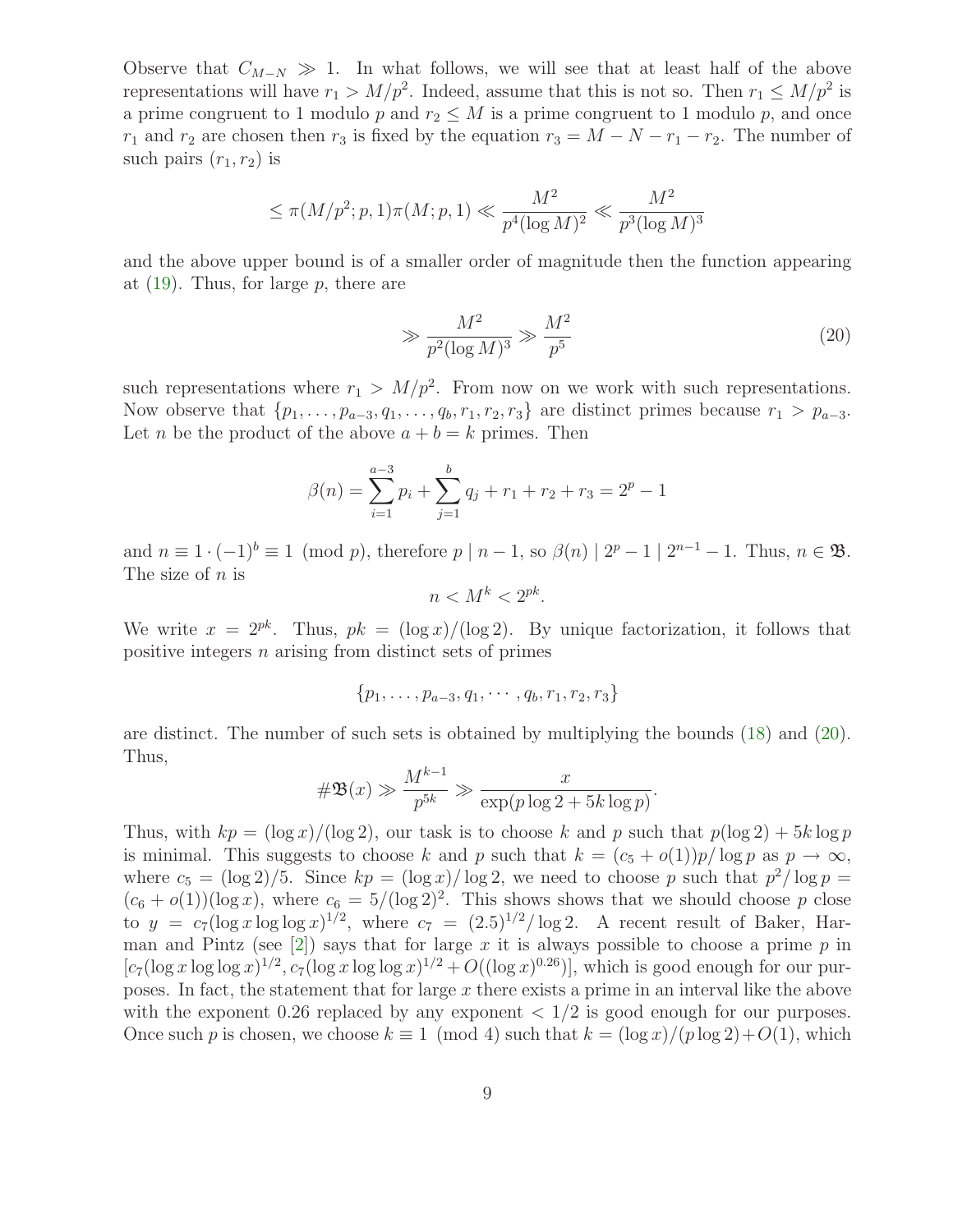is obviously possible. Since  $k \ll p/\log p$ , it follows that the condition  $k = o(p)$  is indeed fulfilled as  $p \to \infty$ . This argument shows that

<span id="page-9-8"></span>
$$
\# \mathfrak{B}(x) \ge x \exp((-c_8 + o(1))(\log x \log \log x)^{1/2})
$$
\n(21)

holds as  $x \to \infty$ , where  $c_8 = 2(\log 2)c_7 = \sqrt{10}$ . This finishes the proof of Theorem [2.](#page-1-1)

Remark. Obviously, our arguments for the upper bound [\(17\)](#page-6-3) and lower bound [\(21\)](#page-9-8) are not tight and at least the involved multiplicative constants inside the exponentials can easily be improved. We leave it to the reader as an open problem to bring the upper and lower bounds [\(17\)](#page-6-3) and [\(21\)](#page-9-8) substantially closer.

#### 4 Acknowledgements

We thank the referee for a careful reading of the manuscript and for suggestions that improved the quality of our paper. This paper started during a pleasant visit of the second author at the Mathematical Institute of the UNAM in Morelia, Mexico in November of 2007. He thanks the people of this Institute for their hospitality. During the preparation of this paper, F. L. was supported in part by Grant SEP-CONACyT 79685 and PAPIIT 100508.

## <span id="page-9-7"></span><span id="page-9-5"></span>References

- [1] R. Ayoub, On Rademacher's extension of the Goldbach-Vinogradov theorem, Canad. J. Math. 5 (1953), 482–491.
- <span id="page-9-3"></span>[2] R. C. Baker, G. Harman and J. Pintz, The difference between consecutive primes. II., Proc. Lond. Math. Soc. III Ser. 83 (2001), 532–562.
- <span id="page-9-6"></span>[3] W. D. Banks and F. Luca, Sums of prime divisors and Mersenne numbers, Houston J. Math. 33 (2007), 403–413.
- [4] C. Bauer, On Goldbach's conjecture in arithmetic progressions, Studia Sci. Math. Hungar. 37 (2001), 1–20.
- <span id="page-9-4"></span>[5] E. R. Canfield, P. Erdős and C. Pomerance, On a problem of Oppenheim concerning "factorisatio numerorum", J. Number Theory  $17$  (1983), 1–28.
- <span id="page-9-0"></span>[6] J.-M. De Koninck and F. Luca, On positive integers n which are divisible by the sum of their prime factors, *Mathematika* 52 (2005), 69–77.
- <span id="page-9-1"></span>[7] J.-M. De Koninck and F. Luca, Integers divisible by sums of powers of their prime factors, J. Number Theory 128 (2008), 557–563.
- <span id="page-9-2"></span>[8] J.-M. De Koninck and F. Luca, On sums of powers of prime factors of an integer, Ann. Univ. Sci. Budapest Sect. Comput., to appear.